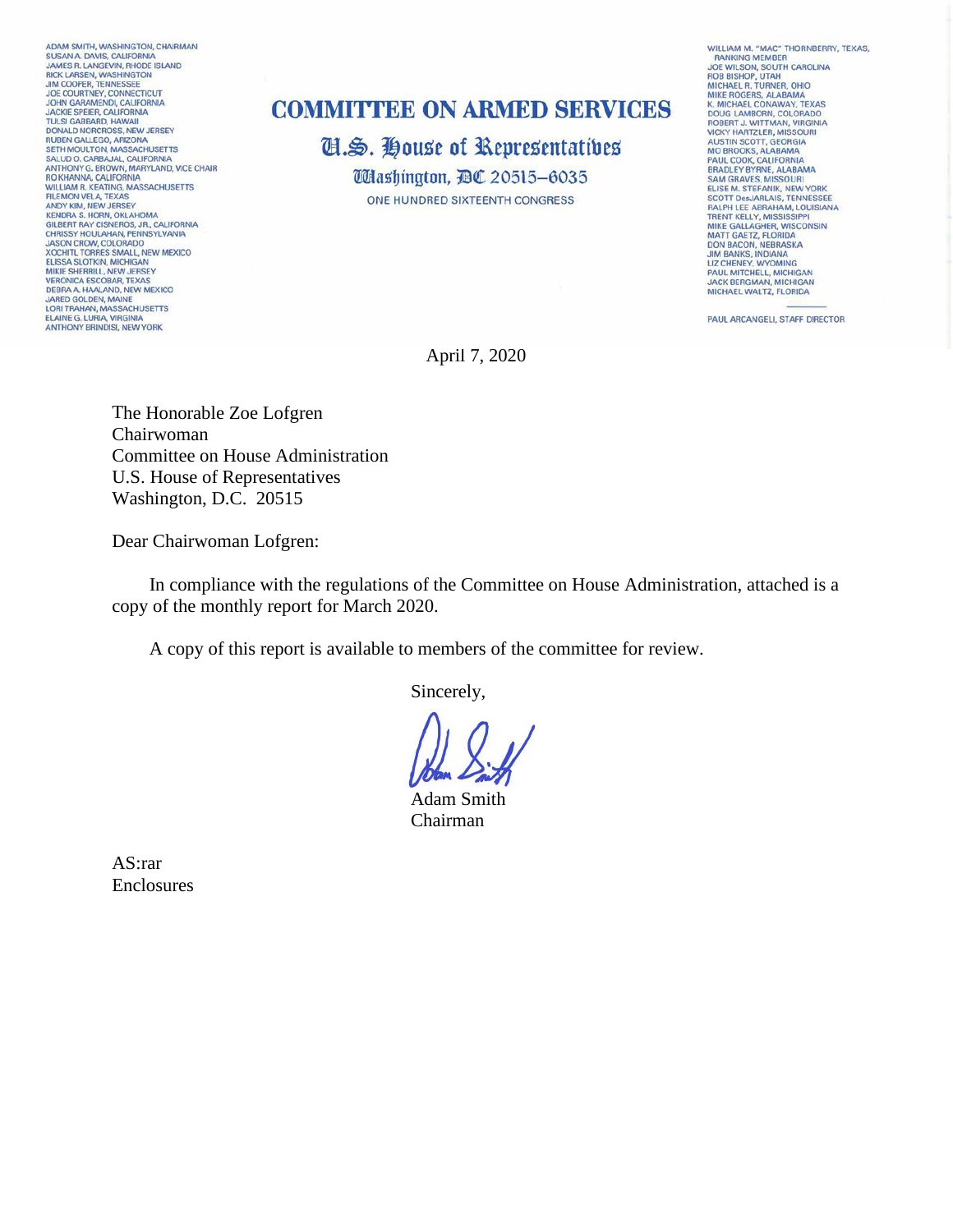#### House of Representatives Committee on Armed Services

### Summary of Progress of Specific Studies and Investigations

### March 2020

#### **I. Full Committee Progress**

March 3<sup>rd</sup>, the full committee met to receive testimony on the Fiscal Year 2021 National Defense Authorization Budget Request for the Department of the Army.

March 4<sup>th</sup>, the full committee met to receive testimony on the Fiscal Year 2021 National Defense Authorization Budget Request for the Department of the Air Force.

March 10<sup>th</sup>, the full committee met to receive testimony on National Security Challenges and U.S. Military Activities in the Greater Middle East and Africa.

March  $11<sup>th</sup>$ , the full committee met to receive testimony on National Security Challenges and U.S. Military Activity in North and South America.

March 11<sup>th</sup>, the task force met to receive a classified briefing on Unidentified Aerial Phenomena.

#### **II. Subcommittee Progress**

Tactical Air and Land Forces Subcommittee

March 5<sup>th</sup>, the subcommittee met to receive testimony on the Fiscal Year 2021 budget request for Army and Marine Corps ground systems modernization programs.

March 10<sup>th</sup>, the subcommittee met to receive testimony on the Fiscal Year 2021 budget request for Department of Defense tactical and rotary aircraft acquisition and modernization programs.

#### Readiness Subcommittee

March 3<sup>rd</sup>, the subcommittee met to receive testimony on the fiscal year 2021 Air Force and Space Force readiness posture.

March  $11<sup>th</sup>$ , the subcommittee met jointly with the Subcommittee on Seapower and Projection Forces to receive testimony on the sealift and mobility requirements to support the National Defense Strategy.

March  $12<sup>th</sup>$ , the subcommittee met to receive testimony on the Navy and Marine Corps readiness posture for fiscal year 2021.

Intelligence and Emerging Threats and Capabilities Subcommittee

March 4<sup>th</sup>, the subcommittee met to receive testimony on the Fiscal Year 2021 budget request for U.S. Cyber Command and Operations in Cyberspace.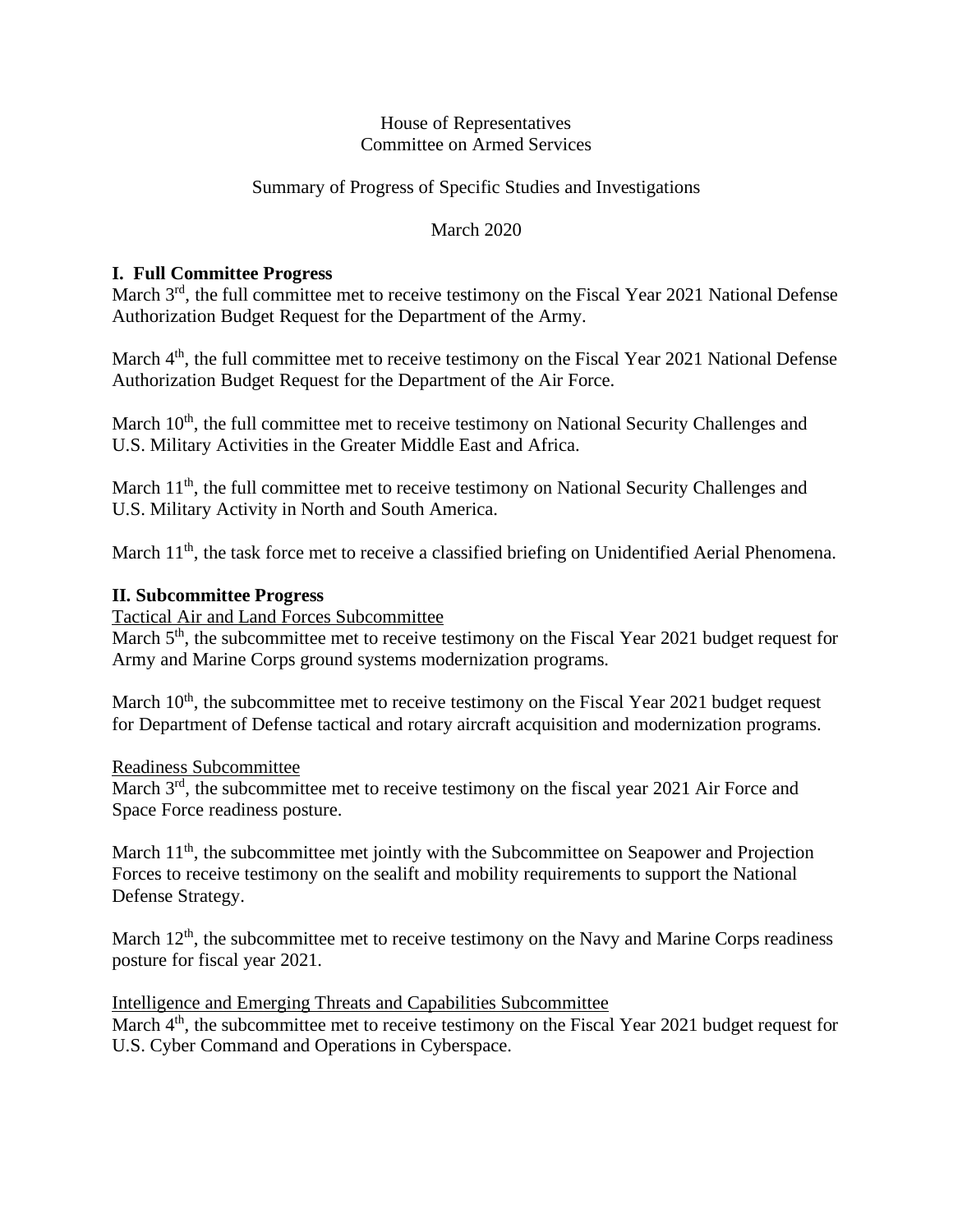March 5<sup>th</sup>, the subcommittee met to receive a classified briefing on the terrorist attack in Manda Bay, Kenya.

March  $11<sup>th</sup>$ , the subcommittee met to receive testimony on the Fiscal Year 2021 budget request for Department of Defense Science and Technology strategy, policy, and programs.

Military Personnel Subcommittee No activities held.

#### Strategic Forces Subcommittee

March  $3<sup>rd</sup>$ , the subcommittee met to receive testimony on the Fiscal Year 2021 Budget Request for nuclear forces and atomic energy defense activities.

March  $12<sup>th</sup>$ , the subcommittee met to receive testimony on Fiscal Year 2021 budget priorities for missile defense and missile defeat activities.

#### Seapower and Projection Forces Subcommittee

March  $4<sup>th</sup>$ , the subcommittee met to receive testimony on the Navy's budget request for fiscal year 2021.

March  $11<sup>th</sup>$ , the subcommittee met jointly with the Subcommittee on Readiness to receive testimony on the sealift and mobility requirements to support the National Defense Strategy.

**III. Financial Report (see attached). IV. Detailee Report (see Attached). V. Travel Report (see attached).**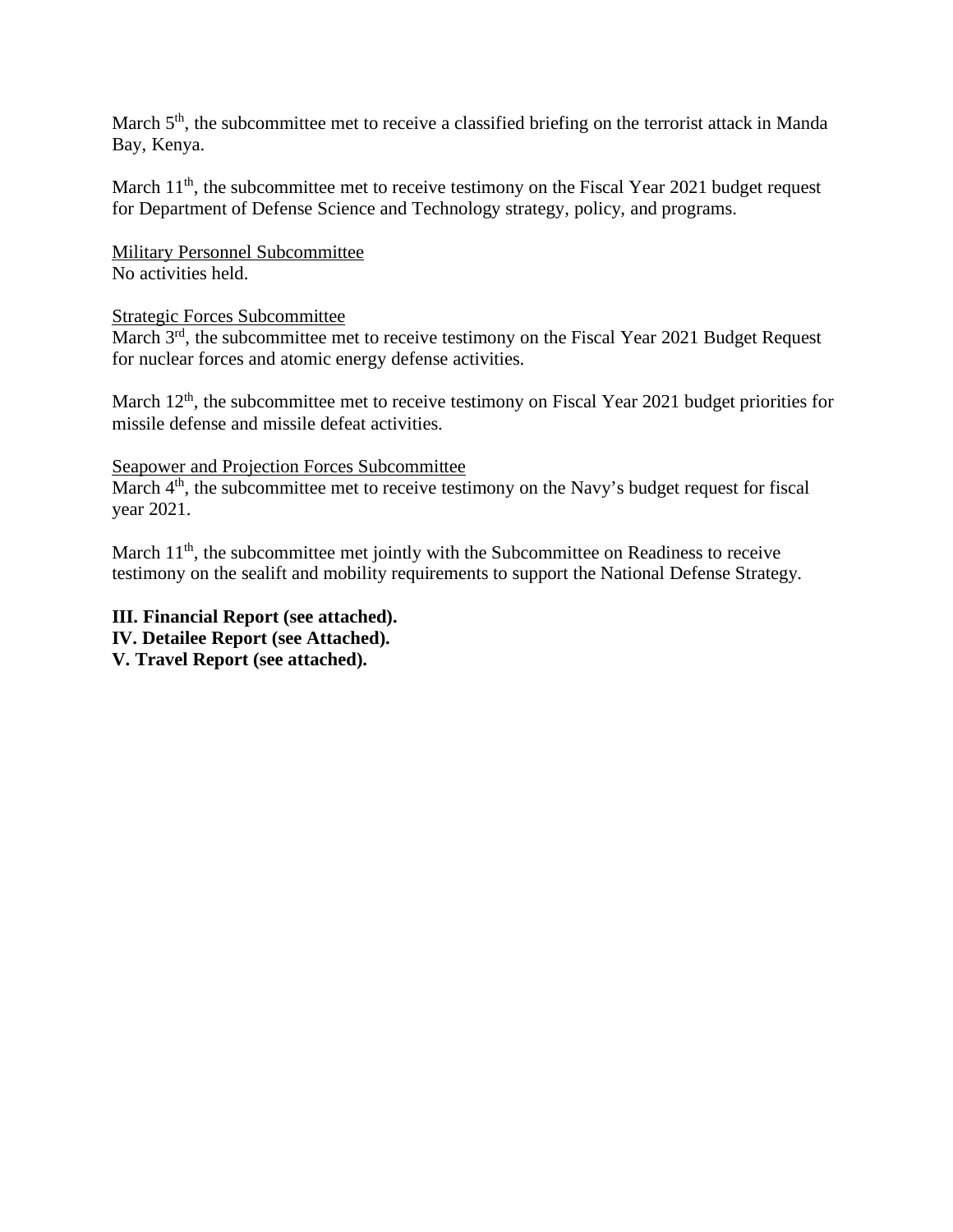# **U.S. House of Representatives Monthly Financial Statement by Legislative Year**

| Office. | ARMED SERVICES COMMITTEE | Appropriation Year 2020        |
|---------|--------------------------|--------------------------------|
|         |                          | 2020:116th Congress 2ndSession |
|         |                          | Month: March 2020              |
|         |                          |                                |

# **Budget to Actual**

|              | <b>Program Object Class</b>        | <b>YTD Budget</b><br>Original | <b>YTD Budget</b><br>Adjusted | <b>YTD Budget</b><br>Revised | <b>YTD</b><br>Committed | <b>YTD</b><br>Obligated | <b>YTD</b><br>Received | <b>YTD</b><br><b>Disbursed</b> | <b>YTD Total</b><br>Actual | <b>YTD Total</b><br>Available |
|--------------|------------------------------------|-------------------------------|-------------------------------|------------------------------|-------------------------|-------------------------|------------------------|--------------------------------|----------------------------|-------------------------------|
|              | ** Authorization                   | 8,175,111.00                  | 385,000.00                    | 8,560,111.00                 | 0.00                    | 0.00                    | 0.00                   | 0.00                           | 0.00                       | 8,560,111.00                  |
|              | Personnel Compensation             | 0.00                          | 0.00                          | 0.00                         | 0.00                    | 0.00                    | 0.00                   | 1,828,814.26                   | ,828,814.26                | (1,828,814.26)                |
|              | 23 Rent, Communications, Utilities | 0.00                          | 0.00                          | 0.00                         | 0.00                    | 0.00                    | 0.00                   | 13,030.70                      | 13,030.70                  | (13,030.70)                   |
| <b>EXPEN</b> | 24 Printing and Reproduction       | 0.00                          | 0.00                          | 0.00                         | 0.00                    | 0.00                    | 0.00                   | 120.00                         | 120.00                     | (120.00)                      |
|              | 25 Other Services                  | 0.00                          | 0.00                          | 0.00                         | 0.00                    | 0.00                    | 0.00                   | 1,470.00                       | 1,470.00                   | (1,470.00)                    |
|              | 26 Supplies and Materials          | 0.00                          | 0.00                          | 0.00                         | 0.00                    | 0.00                    | 0.00                   | 3.295.45                       | 3,295.45                   | (3, 295.45)                   |
|              | 31 Equipment                       | 0.00                          | 0.00                          | 0.00                         | 0.00                    | 0.00                    | 0.00                   | 3.091.90                       | 3.091.90                   | (3,091.90)                    |
|              | Total                              | 8.175.111.00                  |                               | 385,000.00 8,560,111.00      | 0.00                    | 0.00                    | 0.00                   | 849.822.31                     | 1,849,822.31               | 6,710,288.69                  |
|              | ** Authorization                   | 5,000.00                      | 0.00                          | 5,000.00                     | 0.00                    | 0.00                    | 0.00                   | 0.00                           | 0.00                       | 5,000.00                      |
| <b>AE200</b> | <b>FM Franked Mail</b>             | 0.00                          | 0.00                          | 0.00                         | 0.00                    | 0.00                    | 0.00                   | 7.92                           | 7.92                       | (7.92)                        |
|              | Total                              | 5,000.00                      | 0.00                          | 5,000.00                     | 0.00                    | 0.00                    | 0.00                   | 7.92                           | 7.92                       | 4,992.08                      |
| Total        |                                    | 8,180,111.00                  |                               | 385,000.00 8,565,111.00      | 0.00                    | 0.00                    | 0.00                   |                                | 1,849,830.23 1,849,830.23  | 6.715.280.77                  |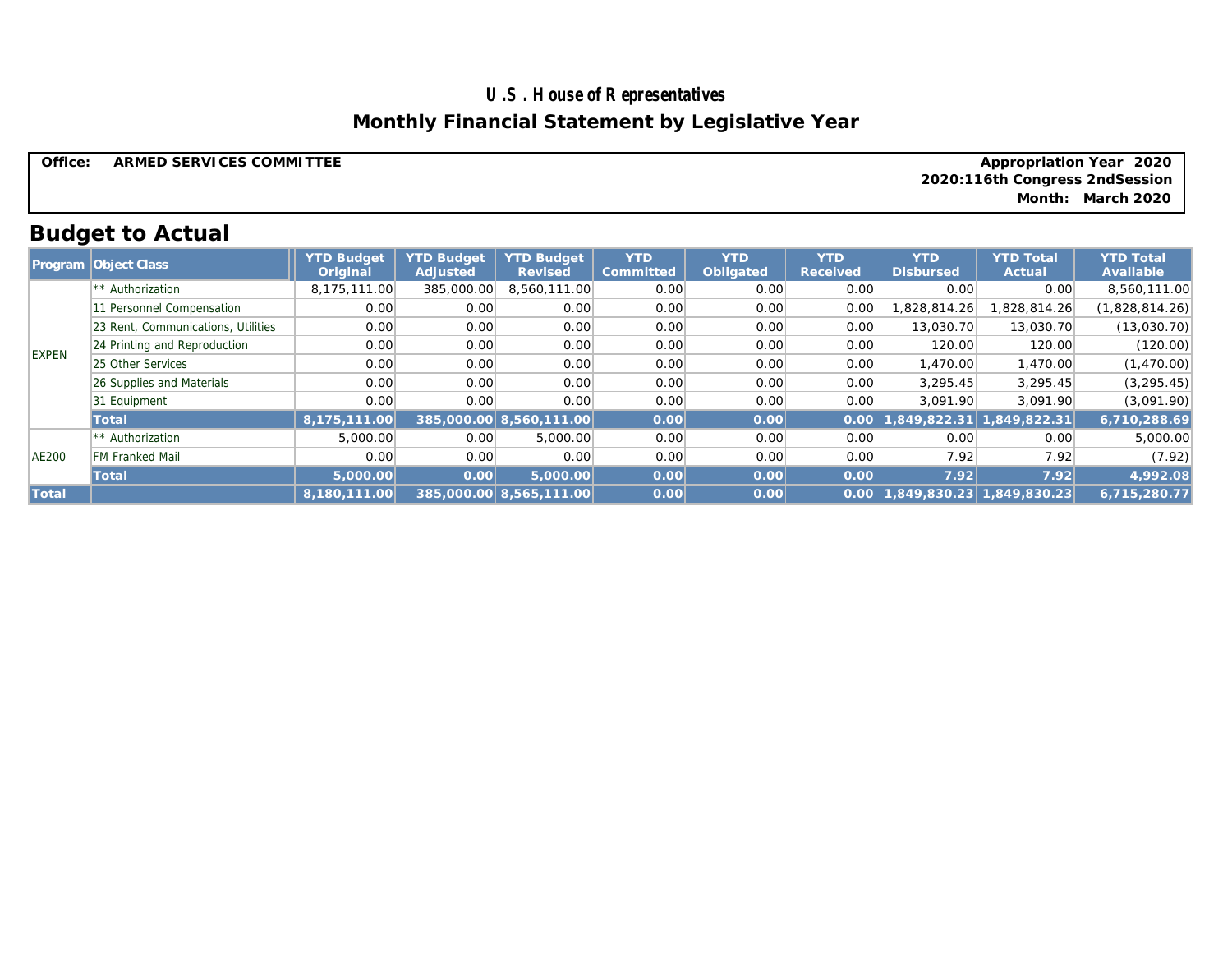### **U.S. House of Representatives Monthly Financial Statement by Legislative Year**

**Office: ARMED SERVICES COMMITTEE** 

**2020:116th Congress 2ndSession Appropriation Year 2020 Month: March 2020**

# **Disbursed Summary**

| Program |                                   | <b>Object Class</b>          | <b>Budget Object Class</b>                                          | <b>MTD</b><br><b>Disbursed</b> | <b>YTD</b><br><b>Disbursed</b> |
|---------|-----------------------------------|------------------------------|---------------------------------------------------------------------|--------------------------------|--------------------------------|
|         |                                   |                              | 1101 Non-Statutory Compensation                                     | 615,609.83                     | 1,807,078.15                   |
|         |                                   | 11 Personnel Compensation    | 1104 Accrued Leave                                                  | 6,444.44                       | 21,736.11                      |
|         |                                   |                              | Total                                                               |                                | 622,054.27 1,828,814.26        |
|         |                                   |                              | 2320 DC Telecom Equip (TRANSFER)                                    | 292.00                         | 1,256.00                       |
|         |                                   |                              | 2321 DC Telecom Serv (TRANSFER)                                     | 922.50                         | 1,845.00                       |
|         |                                   |                              | 23 Rent, Communications, Utilities 2322 DC Telecom Tolls (TRANSFER) | 5,167.77                       | 9,895.12                       |
|         |                                   |                              | 2350 Postage / Courier / Box Rental                                 | 8.24                           | 34.58                          |
|         |                                   |                              | Total                                                               | 6,390.51                       | 13,030.70                      |
|         |                                   |                              | 2403 Photographic (TRANSFER)                                        | 40.00                          | 40.00                          |
|         | <b>EXPEN</b> General Expenditures | 24 Printing and Reproduction | 2404 Reproduction of Fed/Public Law                                 | 0.00                           | 80.00                          |
|         |                                   |                              | Total                                                               | 40.00                          | 120.00                         |
|         |                                   | 25 Other Services            | 2572 Web Dev Hst, Email & RItd Serv                                 | 1,370.00                       | 1,470.00                       |
|         |                                   |                              | Total                                                               | 1,370.00                       | 1,470.00                       |
|         |                                   | 26 Supplies and Materials    | 2602 Water                                                          | 0.00                           | 2,311.50                       |
|         |                                   |                              | 2603 Food & Beverage                                                | 143.82                         | 143.82                         |
|         |                                   |                              | 2605 Framing (TRANSFER)                                             | 50.00                          | 50.00                          |
|         |                                   |                              | 2620 Office Supplies (Outside)                                      | 790.13                         | 790.13                         |
|         |                                   |                              | Total                                                               | 983.95                         | 3,295.45                       |
|         |                                   | 31 Equipment                 | 3118 Maintenance / Repairs                                          | 1,065.10                       | 3,091.90                       |
|         |                                   |                              | Total                                                               | 1,065.10                       | 3,091.90                       |
|         |                                   | Total                        |                                                                     |                                | 631,903.83 1,849,822.31        |
|         |                                   | <b>FM Franked Mail</b>       | 2352 Franked Mail                                                   | 7.92                           | 7.92                           |
|         | AE200 Official Mail               |                              | Total                                                               | 7.92                           | 7.92                           |
|         |                                   | Total                        |                                                                     | 7.92                           | 7.92                           |
| Total   |                                   |                              |                                                                     |                                | 631,911.75 1,849,830.23        |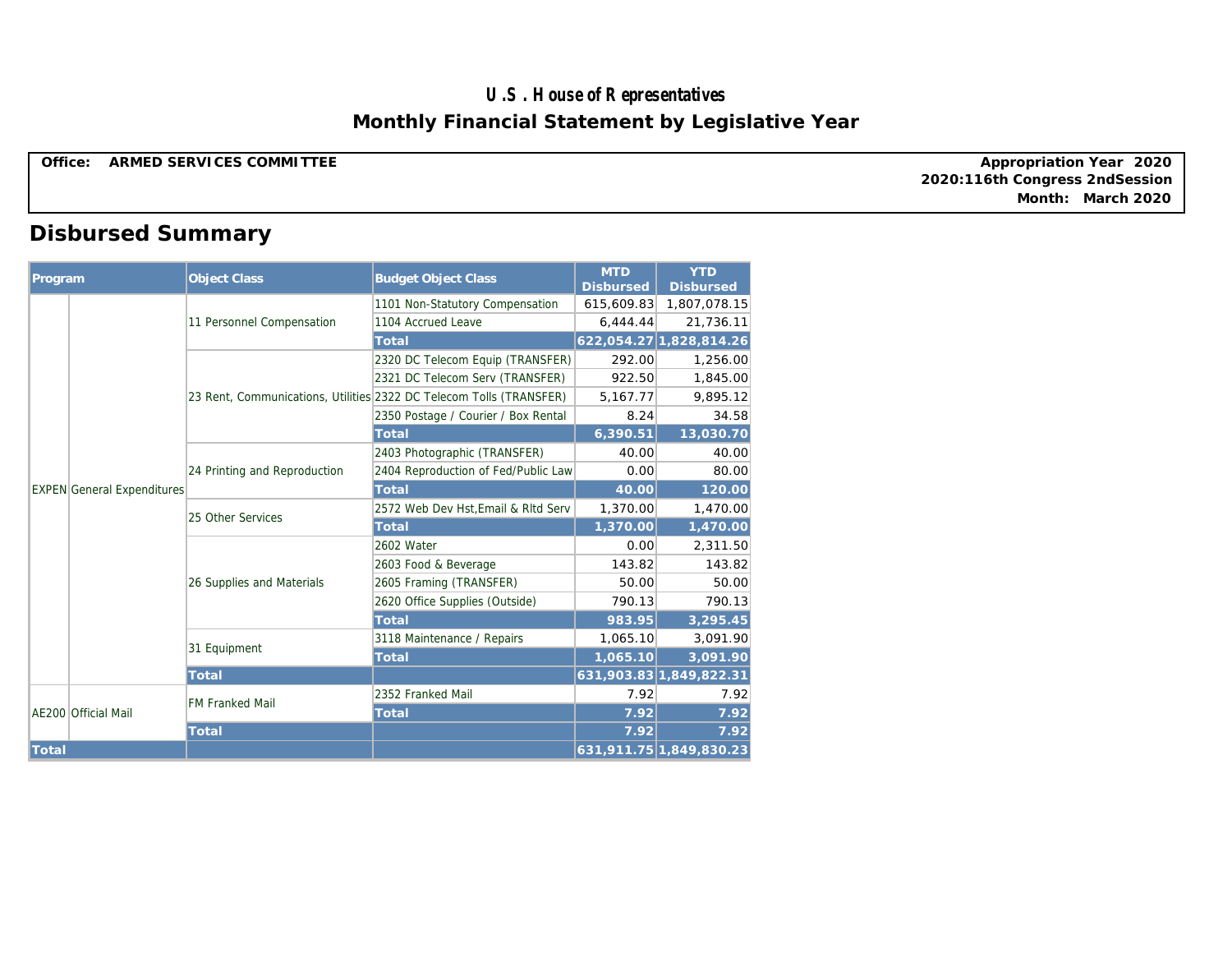03/01/2020 to 03/31/2020

Process Level: ARMED SERVICES COMMITTEE

Department: ARMED SERVICES COMMITTEE

SPECIAL & SELECT COMMITTEE - PERSONNEL

| <b>Employee and Job Title</b><br>ARCANGELI, PAUL<br><b>STAFF DIRECTOR</b> | <b>Annual Salary</b><br>173,900.00 | <b>Gross Pay</b><br>14,491.67 | Period<br>03/01/2020 to 03/31/2020 | <b>Remarks</b>         |
|---------------------------------------------------------------------------|------------------------------------|-------------------------------|------------------------------------|------------------------|
| BLYDEN, CHIDI<br>PROFESSIONAL STAFF MEMBER                                | 125,000.00                         | 10,000.00                     | 03/01/2020 to 03/31/2020           | P/R CHANGE<br>03/01/20 |
| BOPE, HEATH R<br>PROFESSIONAL STAFF MEMBER                                | 130,000.00                         | 10,833.33                     | 03/01/2020 to 03/31/2020           |                        |
| <b>BUSH, DOUGLAS R</b><br>DEPUTY STAFF DIRECTOR                           | 170,696.00                         | 14,699.34                     | 03/01/2020 to 03/31/2020           |                        |
| CARROLL, JESSICA LYN<br>PROFESSIONAL STAFF MEMBER                         | 120,000.00                         | 10,000.00                     | 03/01/2020 to 03/31/2020           |                        |
| CHAFIN, CLAUDE HAMMOND<br>COMMUNICATIONS DIRECTOR                         | 146,500.00                         | 11,958.33                     | 03/01/2020 to 03/31/2020           | P/R CHANGE<br>03/01/20 |
| COLEMAN, EVERETT<br>PROFESSIONAL STAFF MEMBER                             | 150,000.00                         | 11,416.67                     | 03/01/2020 to 03/31/2020           | P/R CHANGE<br>03/01/20 |
| DE BENEDETTI, NATALIE ROSE<br><b>CLERK</b>                                | 40,000.00                          | 2,916.67                      | 03/01/2020 to 03/31/2020           | P/R CHANGE<br>03/01/20 |
| DIEHL, GLENDON BARTON<br>PROFESSIONAL STAFF MEMBER                        | 130,000.00                         | 10,416.67                     | 03/01/2020 to 03/31/2020           | P/R CHANGE<br>03/01/20 |
| DOPKEEN, BESS RACHEL SMIGEL<br>PROFESSIONAL STAFF MEMBER                  | 125,000.00                         | 10,000.00                     | 03/01/2020 to 03/31/2020           | P/R CHANGE<br>03/01/20 |
| FAIX, SIDNEY MEI<br><b>CLERK</b>                                          | 40,000.00                          | 2,916.67                      | 03/01/2020 to 03/31/2020           | P/R CHANGE<br>03/01/20 |
| FALVEY, SEAN JOSEPH<br><b>CLERK</b>                                       | 45,000.00                          | 3,333.33                      | 03/01/2020 to 03/31/2020           | P/R CHANGE<br>03/01/20 |
| GARRETT, BRIAN J<br>PROFESSIONAL STAFF MEMBER                             | 150,000.00                         | 11,875.00                     | 03/01/2020 to 03/31/2020           | P/R CHANGE<br>03/01/20 |
| GIACHETTI, DAVID M<br>PROFESSIONAL STAFF MEMBER                           | 125,000.00                         | 10,416.67                     | 03/01/2020 to 03/31/2020           |                        |
| GOGGIN, KELLY LYNN<br>PROFESSIONAL STAFF MEMBER                           | 125,000.00                         | 10,000.00                     | 03/01/2020 to 03/31/2020           | P/R CHANGE<br>03/01/20 |
| GRAY, BETTY B<br>EXECUTIVE ASSISTANT                                      | 135,000.00                         | 10,833.33                     | 03/01/2020 to 03/31/2020           | P/R CHANGE<br>03/01/20 |
| <b>GREEN, SHANNON LUCILLE</b><br>PROFESSIONAL STAFF MEMBER                | 150,000.00                         | 11,875.00                     | 03/01/2020 to 03/31/2020           | P/R CHANGE<br>03/01/20 |
| GREENE, CRAIG MICHAEL<br>PROFESSIONAL STAFF MEMBER                        | 150,000.00                         | 11,875.00                     | 03/01/2020 to 03/31/2020           | P/R CHANGE<br>03/01/20 |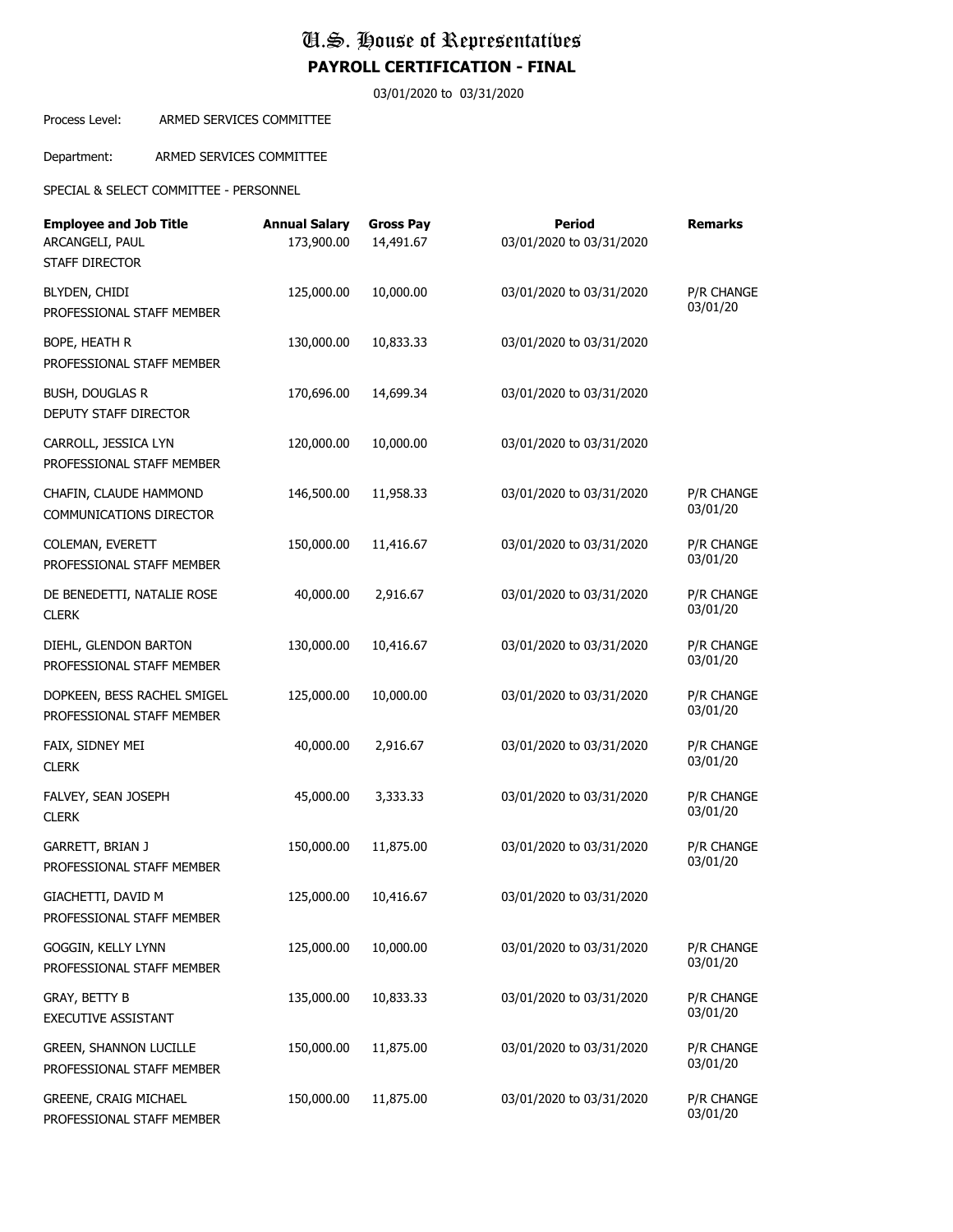03/01/2020 to 03/31/2020

#### Process Level: ARMED SERVICES COMMITTEE

Department: ARMED SERVICES COMMITTEE

SPECIAL & SELECT COMMITTEE - PERSONNEL

| <b>Employee and Job Title</b><br>GRIFFIN, ELIZABETH ANNE<br>PROFESSIONAL STAFF MEMBER | <b>Annual Salary</b><br>125,000.00 | <b>Gross Pay</b><br>10,000.00 | <b>Period</b><br>03/01/2020 to 03/31/2020 | <b>Remarks</b><br>P/R CHANGE<br>03/01/20 |
|---------------------------------------------------------------------------------------|------------------------------------|-------------------------------|-------------------------------------------|------------------------------------------|
| HALCROW, STEPHANIE DIANE<br>PROFESSIONAL STAFF MEMBER                                 | 130,000.00                         | 10,833.34                     | 03/01/2020 to 03/31/2020                  | P/R CHANGE<br>03/01/20                   |
| HARRIS, MELANIE LAUREN<br>PROFESSIONAL STAFF MEMBER                                   | 120,000.00                         | 10,000.00                     | 03/01/2020 to 03/31/2020                  |                                          |
| HASTY, ALEXIS BIJAN<br>EXECUTIVE ASSISTANT                                            | 40,000.00                          | 3,333.33                      | 03/01/2020 to 03/31/2020                  |                                          |
| HERMANN, MICHAEL SPENCER<br><b>BUDGET DIRECTOR</b>                                    | 142,500.00                         | 11,875.00                     | 03/01/2020 to 03/31/2020                  |                                          |
| JACKSON, JAMIE LEE<br>DEPUTY GENERAL COUNSEL                                          | 125,000.00                         | 10,416.67                     | 03/01/2020 to 03/31/2020                  |                                          |
| JOHNSON, WILLIAM SPENCER<br><b>GENERAL COUNSEL</b>                                    | 170,696.00                         | 14,699.34                     | 03/01/2020 to 03/31/2020                  |                                          |
| JOHNSON, WILLIAM TAYLOR<br>PROFESSIONAL STAFF MEMBER                                  | 120,000.00                         | 10,000.00                     | 03/01/2020 to 03/31/2020                  |                                          |
| KEHRLI, CAROLINE MARIE<br><b>CLERK</b>                                                | 40,000.00                          | 3,333.33                      | 03/01/2020 to 03/31/2020                  |                                          |
| LEHN, KIMBERLY ANN<br>PROFESSIONAL STAFF MEMBER                                       | 130,000.00                         | 10,833.33                     | 03/01/2020 to 03/31/2020                  |                                          |
| LORD, JONATHAN HARRISON<br>PROFESSIONAL STAFF MEMBER                                  | 120,000.00                         | 10,000.00                     | 03/01/2020 to 03/31/2020                  |                                          |
| MACNAUGHTON, JOHN PHILLIP<br>PROFESSIONAL STAFF MEMBER                                | 142,500.00                         | 11,875.00                     | 03/01/2020 to 03/31/2020                  |                                          |
| MATOUSH, MONICA MURIEL<br>COMMUNICATIONS DIRECTOR                                     | 128,000.00                         | 10,666.67                     | 03/01/2020 to 03/31/2020                  |                                          |
| MINEIRO, SARAH ELIZABETH<br>PROFESSIONAL STAFF MEMBER                                 | 138,000.00                         | 11,500.00                     | 03/01/2020 to 03/31/2020                  |                                          |
| MOREHOUSE, MARK W<br>PROFESSIONAL STAFF MEMBER                                        | 125,000.00                         | 10,833.34                     | 03/01/2020 to 03/31/2020                  |                                          |
| MORRISON, EMMA RUSH<br><b>CLERK</b>                                                   | 40,000.00                          | 3,333.33                      | 03/01/2020 to 03/31/2020                  |                                          |
| MULLER, JOHN KENNETH<br>PROFESSIONAL STAFF MEMBER                                     | 120,000.00                         | 10,000.00                     | 03/01/2020 to 03/31/2020                  |                                          |
| NAJIEB-LOCKE, HALIMAH ANASTASI<br><b>COUNSEL</b>                                      | 125,000.00                         | 10,416.67                     | 03/01/2020 to 03/31/2020                  |                                          |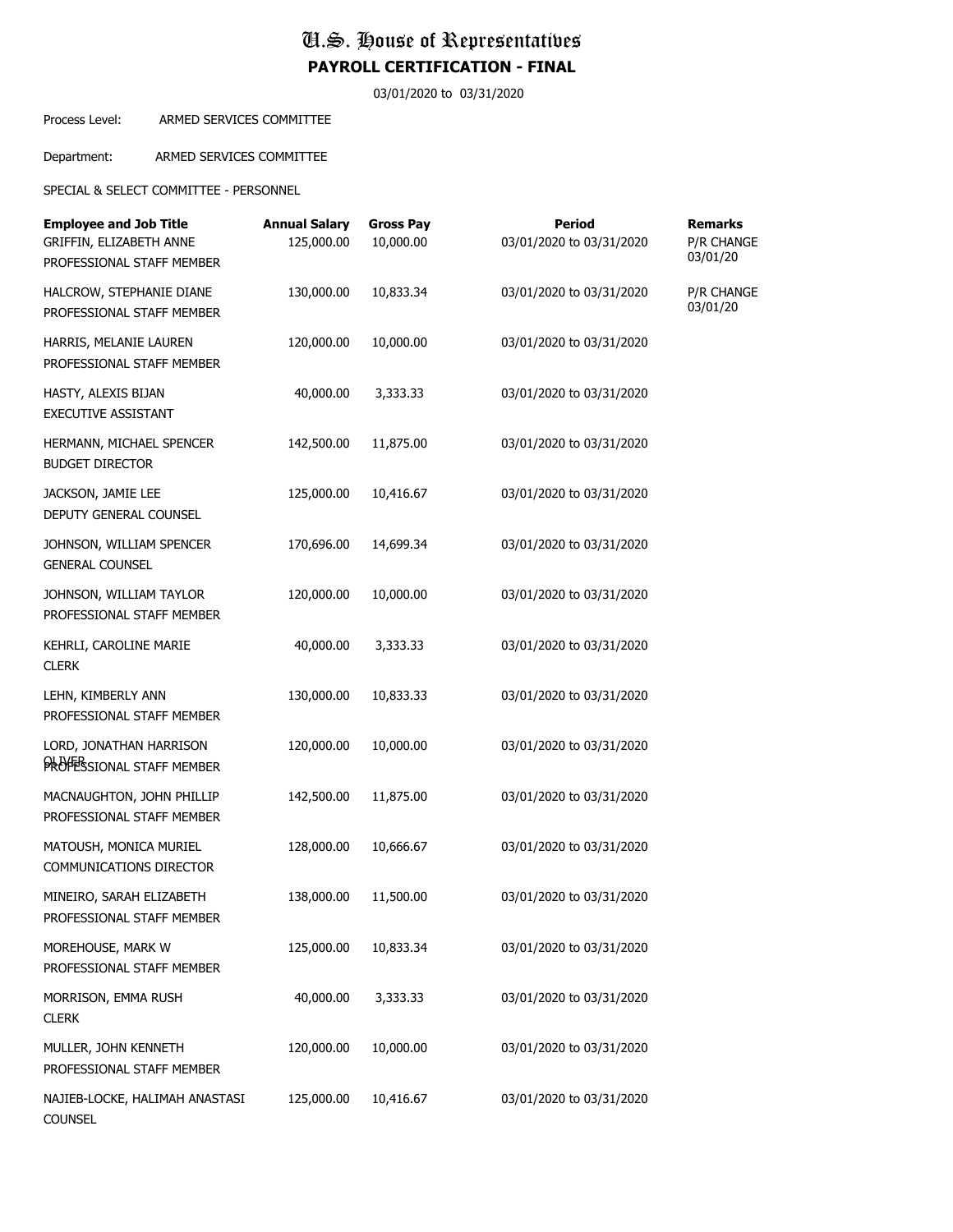03/01/2020 to 03/31/2020

Process Level: ARMED SERVICES COMMITTEE

Department: ARMED SERVICES COMMITTEE

SPECIAL & SELECT COMMITTEE - PERSONNEL

| <b>Employee and Job Title</b><br>NIENBERG, TROY M<br>PROFESSIONAL STAFF MEMBER | <b>Annual Salary</b><br>120,000.00 | <b>Gross Pay</b><br>10,000.00 | <b>Period</b><br>03/01/2020 to 03/31/2020 | <b>Remarks</b> |
|--------------------------------------------------------------------------------|------------------------------------|-------------------------------|-------------------------------------------|----------------|
| QUINN, KATHERINE E<br>PROFESSIONAL STAFF MEMBER                                | 142,500.00                         | 11,875.00                     | 03/01/2020 to 03/31/2020                  |                |
| RANDALL-BODMAN, CALEB HARDING<br>PRESS SECRETARY                               | 90,000.00                          | 7,500.00                      | 03/01/2020 to 03/31/2020                  |                |
| RAUCH, LAURA ANN<br>PROFESSIONAL STAFF MEMBER                                  | 137,000.00                         | 11,416.67                     | 03/01/2020 to 03/31/2020                  |                |
| RHOADES, MATTHEW CHRISTOPHER<br>PROFESSIONAL STAFF MEMBER                      | 120,000.00                         | 10,000.00                     | 03/01/2020 to 03/31/2020                  |                |
| ROSS, REBECCA A<br>PROFESSIONAL STAFF MEMBER                                   | 142,500.00                         | 11,875.00                     | 03/01/2020 to 03/31/2020                  |                |
| SCHMID, JASON DONALD<br>PROFESSIONAL STAFF MEMBER                              | 125,000.00                         | 10,833.34                     | 03/01/2020 to 03/31/2020                  |                |
| SCHNEIDER, GRANT WILLIAM<br>PROFESSIONAL STAFF MEMBER                          | 120,000.00                         | 10,000.00                     | 03/01/2020 to 03/31/2020                  |                |
| SENNOTT, DANIEL J<br>MINORITY STAFF DIRECTOR                                   | 173,900.00                         | 14,491.67                     | 03/01/2020 to 03/31/2020                  |                |
| SHARMA, SAPNA<br>PROFESSIONAL STAFF MEMBER                                     | 120,000.00                         | 10,000.00                     | 03/01/2020 to 03/31/2020                  |                |
| SIENICKI, DAVID<br>PROFESSIONAL STAFF MEMBER                                   | 150,700.00                         | 12,558.33                     | 03/01/2020 to 03/31/2020                  |                |
| SNELGROVE, ERIC DONALD<br>PROFESSIONAL STAFF MEMBER                            | 125,000.00                         | 10,833.34                     | 03/01/2020 to 03/31/2020                  |                |
| STEACY, ZACHARY YOUNG<br>DIR. OF LEGISLATIVE OPERATIONS                        | 142,500.00                         | 11,875.00                     | 03/01/2020 to 03/31/2020                  |                |
| STEITZ, DANIELLE NICOLE<br><b>CLERK</b>                                        | 45,900.00                          | 3,825.00                      | 03/01/2020 to 03/31/2020                  |                |
| STIEFEL, JOSHUA MICHAEL<br>PROFESSIONAL STAFF MEMBER                           | 120,000.00                         | 10,000.00                     | 03/01/2020 to 03/31/2020                  |                |
| SUTEY, WILLIAM KEITH<br>PROFESSIONAL STAFF MEMBER                              | 142,500.00                         | 11,875.00                     | 03/01/2020 to 03/31/2020                  |                |
| TAYLOR, ZACHARY BOSWORTH<br><b>CLERK</b>                                       | 40,000.00                          | 3,333.33                      | 03/01/2020 to 03/31/2020                  |                |
| THOMPSON, KATHRYN E<br>SECURITY MANAGER                                        | 91,800.00                          | 7,650.00                      | 03/01/2020 to 03/31/2020                  |                |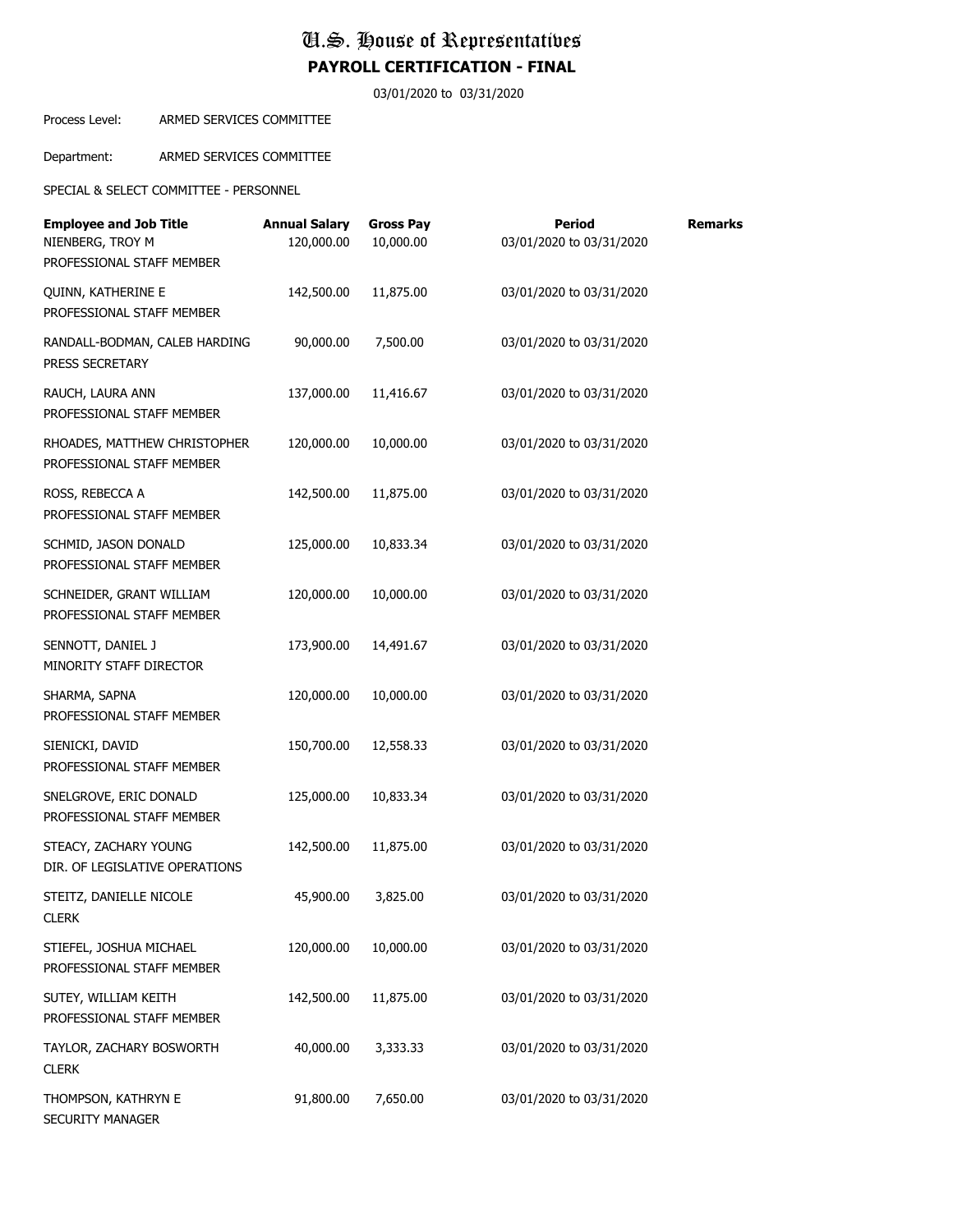03/01/2020 to 03/31/2020

#### Process Level: ARMED SERVICES COMMITTEE

Department: ARMED SERVICES COMMITTEE

SPECIAL & SELECT COMMITTEE - PERSONNEL

| <b>Employee and Job Title</b><br>TOLLESON, JESSE D<br>PROFESSIONAL STAFF MBR | <b>Annual Salary</b><br>130,000.00 | <b>Gross Pay</b><br>11,250.00 | <b>Period</b><br>03/01/2020 to 03/31/2020 | <b>Remarks</b>                |
|------------------------------------------------------------------------------|------------------------------------|-------------------------------|-------------------------------------------|-------------------------------|
| TOMERO, LEONOR<br><b>COUNSEL</b>                                             | 142,500.00                         | 11,875.00                     | 03/01/2020 to 03/31/2020                  |                               |
| VALLARIO, JAMES RICHARD<br>PROFESSIONAL STAFF MEMBER                         | 120,000.00                         | 10,000.00                     | 03/01/2020 to 03/31/2020                  |                               |
| VASTOLA, MARIA CHRISTINE<br>PROFESSIONAL STAFF MEMBER                        | 125,000.00                         | 10,416.67                     | 03/01/2020 to 03/31/2020                  |                               |
| VILLANO, PETER<br>PROFESSIONAL STAFF MEMBER                                  | 145,000.00                         | 402.78                        | 03/01/2020 to 03/31/2020                  | <b>TERMINATED</b><br>03/01/20 |
| WEBB, ALONZO E<br><b>CLERK</b>                                               | 35,000.00                          | 2,916.67                      | 03/01/2020 to 03/31/2020                  |                               |
| WHITE, SHENITA VENISE<br><b>CLERK</b>                                        | 55,000.00                          | 4,583.33                      | 03/01/2020 to 03/31/2020                  |                               |
| WOMBLE, JEANINE BRYANT<br><b>COUNSEL</b>                                     | 120,000.00                         | 10,000.00                     | 03/01/2020 to 03/31/2020                  |                               |
| YOUNGSMITH, BARRON<br><b>EURASEPHER</b>                                      | 125,000.00                         | 10,416.67                     | 03/01/2020 to 03/31/2020                  |                               |
| ZEPPIERI, CARLA NICOLE<br>PROFESSIONAL STAFF MEMBER                          | 120,000.00                         | 10,000.00                     | 03/01/2020 to 03/31/2020                  |                               |
| SPECIAL & SELECT COMMITTEE - ACCRUED LEAVE                                   |                                    |                               |                                           |                               |
| <b>Employee and Job Title</b><br>VILLANO, PETER                              | <b>Annual Salary</b><br>145,000.00 | <b>Gross Pay</b><br>6,444.44  | <b>Period</b>                             | <b>Remarks</b>                |

PROFESSIONAL STAFF MEMBER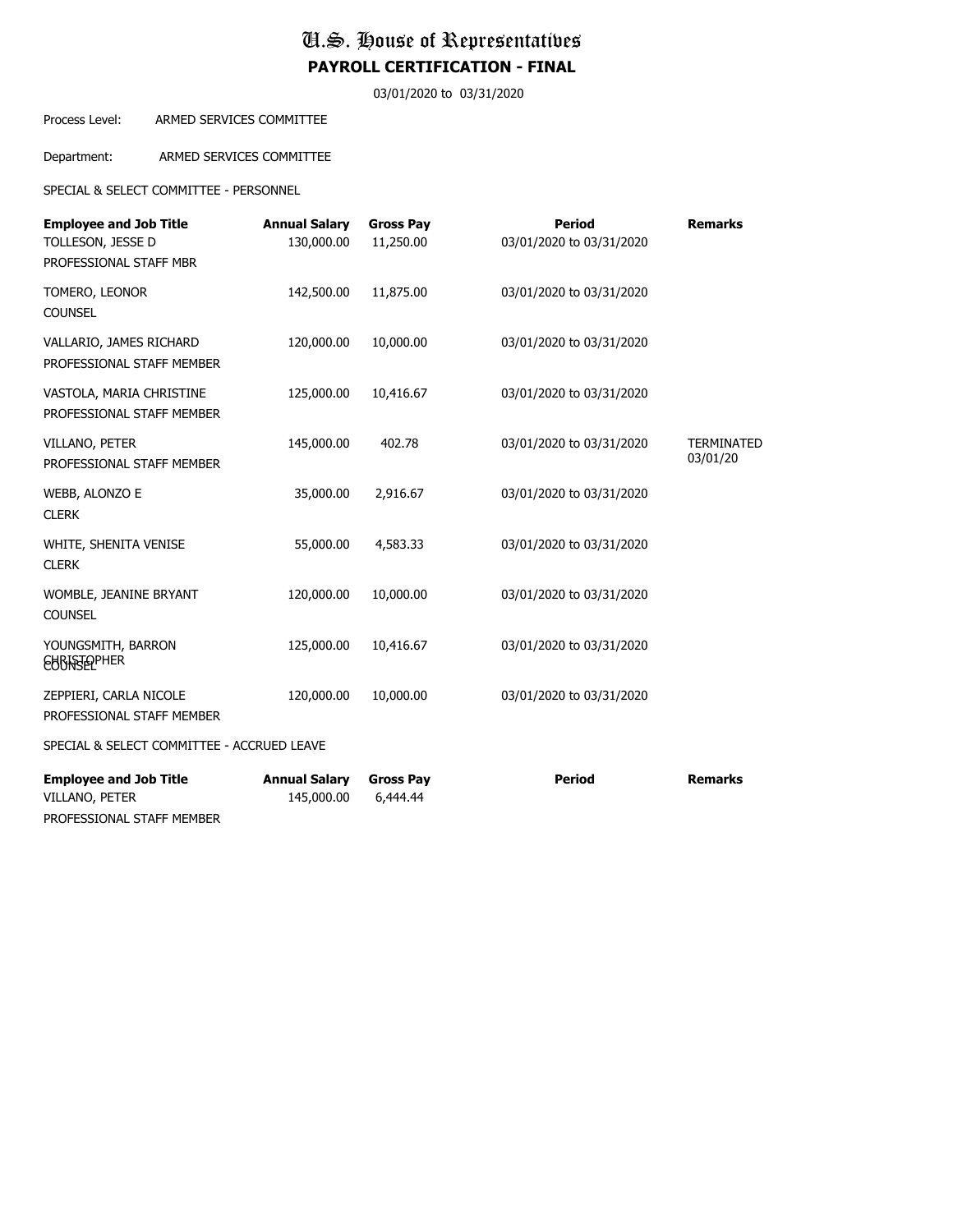03/01/2020 to 03/31/2020

Process Level: ARMED SERVICES COMMITTEE NS000

Department: SERVICES COMMITTEE

|              | Department Employee Group                           | <b>Expenditure Active Paid</b> |     |      |
|--------------|-----------------------------------------------------|--------------------------------|-----|------|
| <b>NS000</b> | SPECIAL & SELECT COMMITTEE - PERSONNEL \$615,609.83 |                                | 63. | - 64 |
| <b>NS000</b> | SPECIAL & SELECT COMMITTEE - ACCRUED                |                                |     |      |
|              | I FAVF                                              | \$6,444.44                     |     | 0 1  |
| <b>NS000</b> | Total                                               | \$622.054.27                   | 63  | -65  |

I CERTIFY THAT THE LISTED EMPLOYEES HAVE PERFORMED THEIR ASSIGNED OFFICIAL DUTIES FOR THE OFFICES OF THE EMPLOYING AUTHORITY, AND THAT THEY HAVE CERTIFIED THAT THEY HAVE NO RELATIONSHIP TO A CURRENT MEMBER OF CONGRESS, UNLESS OTHERWISE NOTED HEREON.

 $\sum_{i=1}^{n}$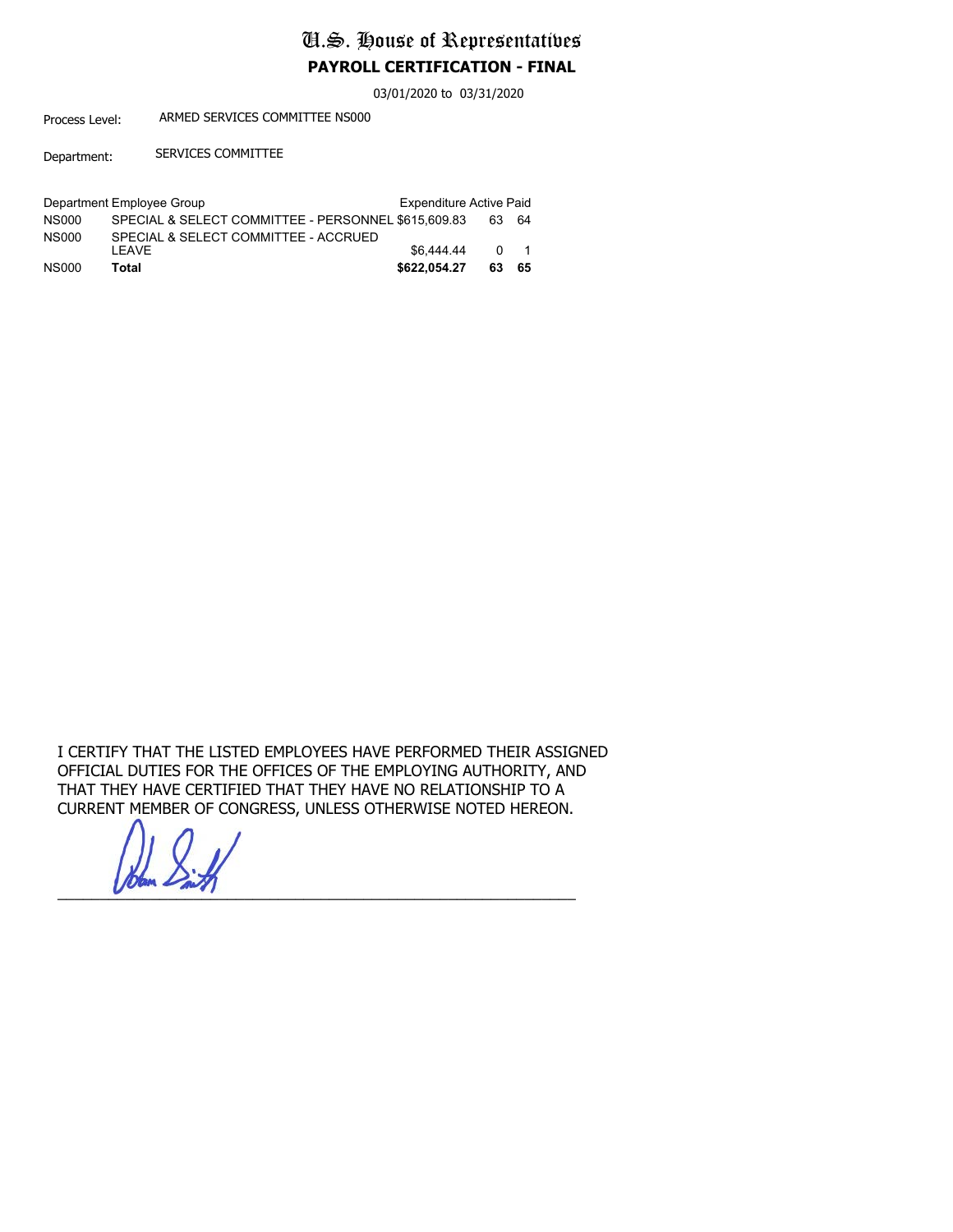03/01/2020 to 03/31/2020

Process Level: ARMED SERVICES COMMITTEE

Process Level: ARMED SERVICES COMMITTEE

| Employee Group                             | Expenditure  | Active | Paid |
|--------------------------------------------|--------------|--------|------|
| SPECIAL & SELECT COMMITTEE - PERSONNEL     | \$615.609.83 | 63     | 64   |
| SPECIAL & SELECT COMMITTEE - ACCRUED LEAVE | \$6,444.44   |        |      |
| Total                                      | \$622.054.27 | 63     | 65   |

| the gross monthly amounts reflect the original annual salaries not the off cycle increases. |  |  |  |  |  |
|---------------------------------------------------------------------------------------------|--|--|--|--|--|
|                                                                                             |  |  |  |  |  |
|                                                                                             |  |  |  |  |  |
|                                                                                             |  |  |  |  |  |
|                                                                                             |  |  |  |  |  |
|                                                                                             |  |  |  |  |  |

I CERTIFY THAT THE LISTED EMPLOYEES HAVE PERFORMED THEIR ASSIGNED OFFICIAL DUTIES FOR THE OFFICES OF THE EMPLOYING AUTHORITY, AND THAT THEY HAVE CERTIFIED THAT THEY HAVE NOTED HAVE NOTED HAVE NO RELATIONSHIP TO A CURRENT MEMBER OF CONGRESS, UNLESS OTHERWISE NOTED HEREON.

 $\sqrt{2}$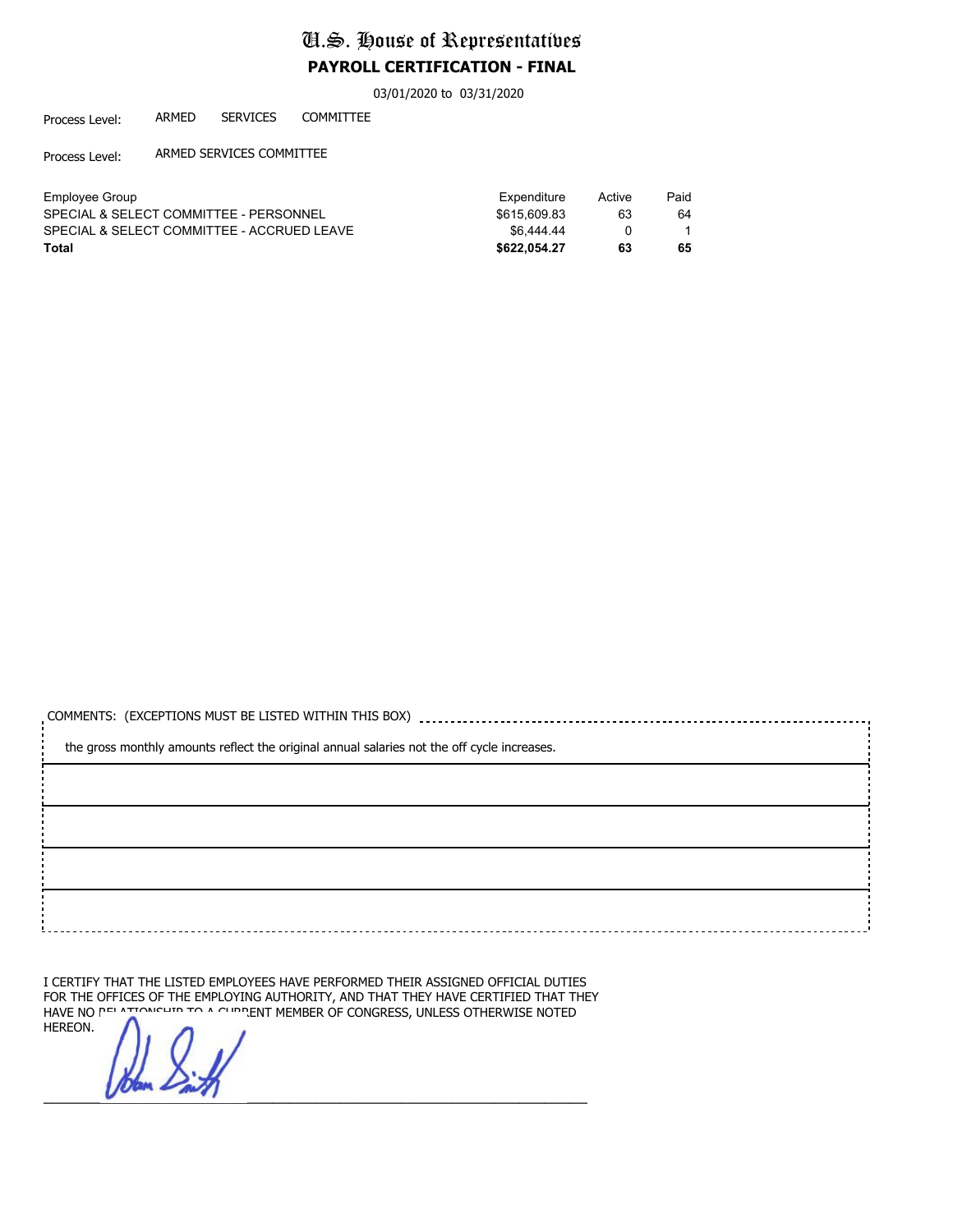## **REPORT OF TRAVEL PERFORMED**

**Committee on Armed Services 116th Congress, 2nd Session March 2020**

|          | Dates of Travel |    |                 |           | <b>Reimbursement Claimed</b><br>Meals, Lodging, & |             |       |       |
|----------|-----------------|----|-----------------|-----------|---------------------------------------------------|-------------|-------|-------|
| Traveler | From            | To | <b>Purposes</b> | Itinerary | Transportation                                    | Incidentals | Other | Total |
|          |                 |    |                 |           |                                                   |             |       |       |
|          |                 |    |                 |           |                                                   |             |       |       |
|          |                 |    |                 |           |                                                   |             |       |       |
|          |                 |    |                 |           |                                                   |             |       |       |

No travel held.